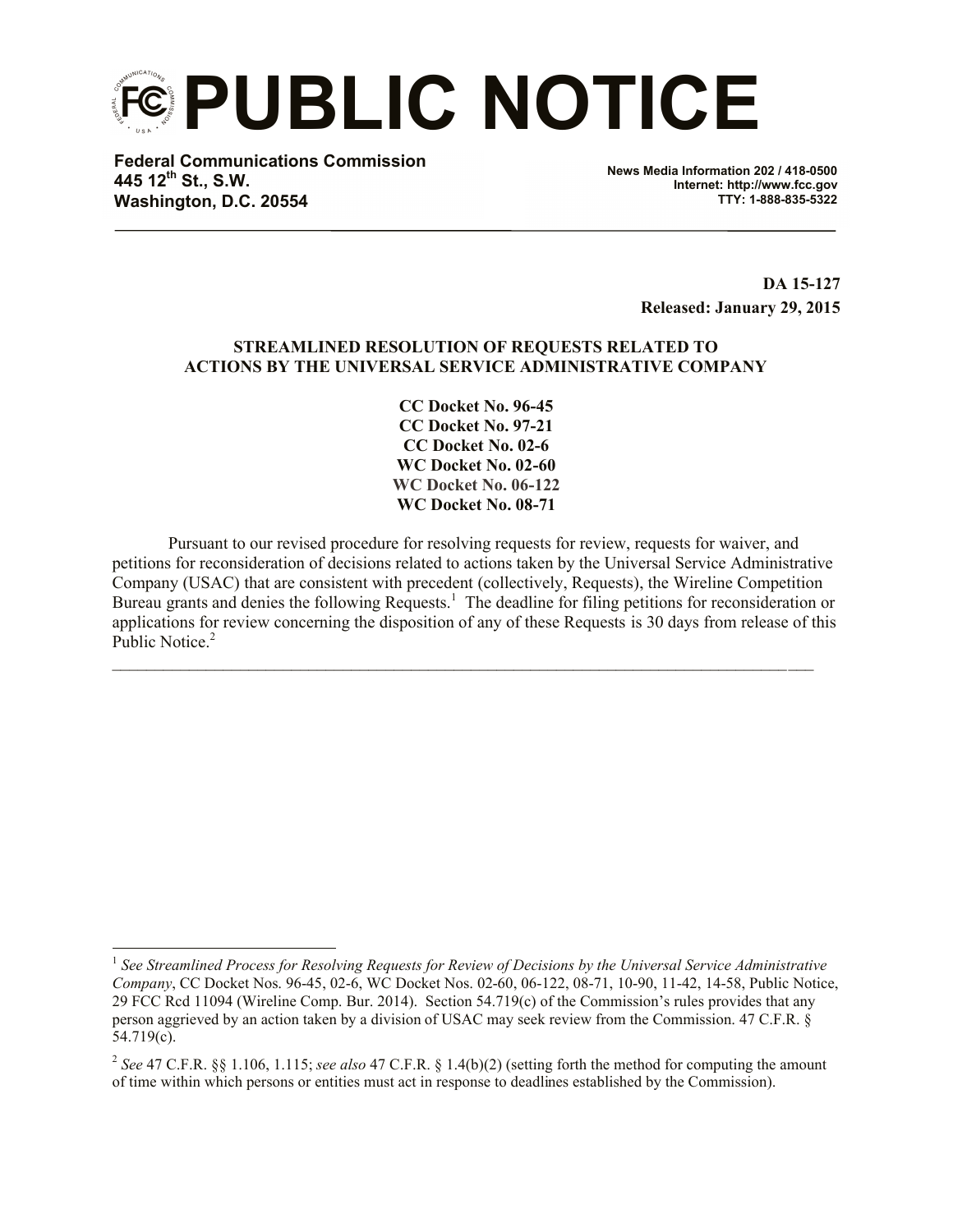#### **Schools and Libraries (E-rate) CC Docket No. 02-6**

# Granted $3$

*Failure to Timely Respond to USAC with Information*<sup>4</sup>

Ramaz School Administration, Application No. 960680, Request for Waiver, CC Docket No. 02- 6 (filed Nov. 13, 2014)

Surry County School District, Application No. 937676, Request for Waiver, CC Docket No. 02-6 (filed Dec. 16, 2014)

# *Late-Filed FCC Form 471 Applications*<sup>5</sup>

Kingsville Public Library, Application No. 973917, Request for Waiver, CC Docket No. 02-6 (filed Oct. 30, 2014)

Taylor County School District, Application Nos. 992824, 993689, 993549, 993488, Request for Waiver, CC Docket No. 02-6 (filed Nov. 3, 2014)

*Signed Contract Requirement*<sup>6</sup>

Lowndes County School District, Application No. 976642, Request for Waiver, CC Docket No. 02-6 (filed Dec. 10, 2014)

 $\overline{a}$  $3$  We remand the underlying applications to USAC. In remanding these applications to USAC, we make no other findings as to the ultimate eligibility of the underlying services or the petitioners' applications.

<sup>&</sup>lt;sup>4</sup> Requests for Review of the Decision of the Universal Service Administrator by Alpaugh Unified School District et *al.; Schools and Libraries Universal Service Support Mechanism*, CC Docket No. 02-6, Order, 22 FCC Rcd 6035 (2007); *Requests for Review of Decisions of the Universal Service Administrator by Ben Gamla Palm Beach et al.; Schools and Libraries Universal Service Support Mechanism*, CC Docket No. 02-6, Order, 29 FCC Rcd 1876 (Wireline Comp. Bur. 2014) (granting requests for review for applicants that had been denied funding because they failed to respond to USAC's request for information within the USAC-specified time frame).

<sup>5</sup> *See, e.g.*, *Requests for Waiver and Review of Decisions of the Universal Service Administrator by Academy of Math and Science et al.; Schools and Libraries Universal Service Support Mechanism*, CC Docket No. 02-6, Order, 25 FCC Rcd 9256, 9259-60, paras. 8-9 (2010) (granting waiver requests where, for example, petitioners filed their FCC Forms 471 within 14 days after the FCC Form 471 filing window deadline, or filed within 30 days despite medical issues).

<sup>6</sup> *See, e.g.*, *Request for Waiver of the Decision of the Universal Service Administrator by Barberton City School District et al.; Schools and Libraries Universal Service Support Mechanism*, CC Docket No. 02-6, Order, 23 FCC Rcd 15526 (Wireline Comp. Bur. 2008) (granting appeals on the merits in instances where applicants demonstrated they were in compliance with the Commission's rule to have a signed contract in place prior to filing their applications). We waive sections 54.507(d) and 54.514(a) of the Commission's rules and direct USAC to waive any procedural deadline that might be necessary to effectuate our ruling. *See* 47 C.F.R. § 54.507(d) (requiring nonrecurring services to be implemented by September 30 following the close of the funding year); 47 C.F.R. § 54.514(a) (codifying the invoice filing deadline).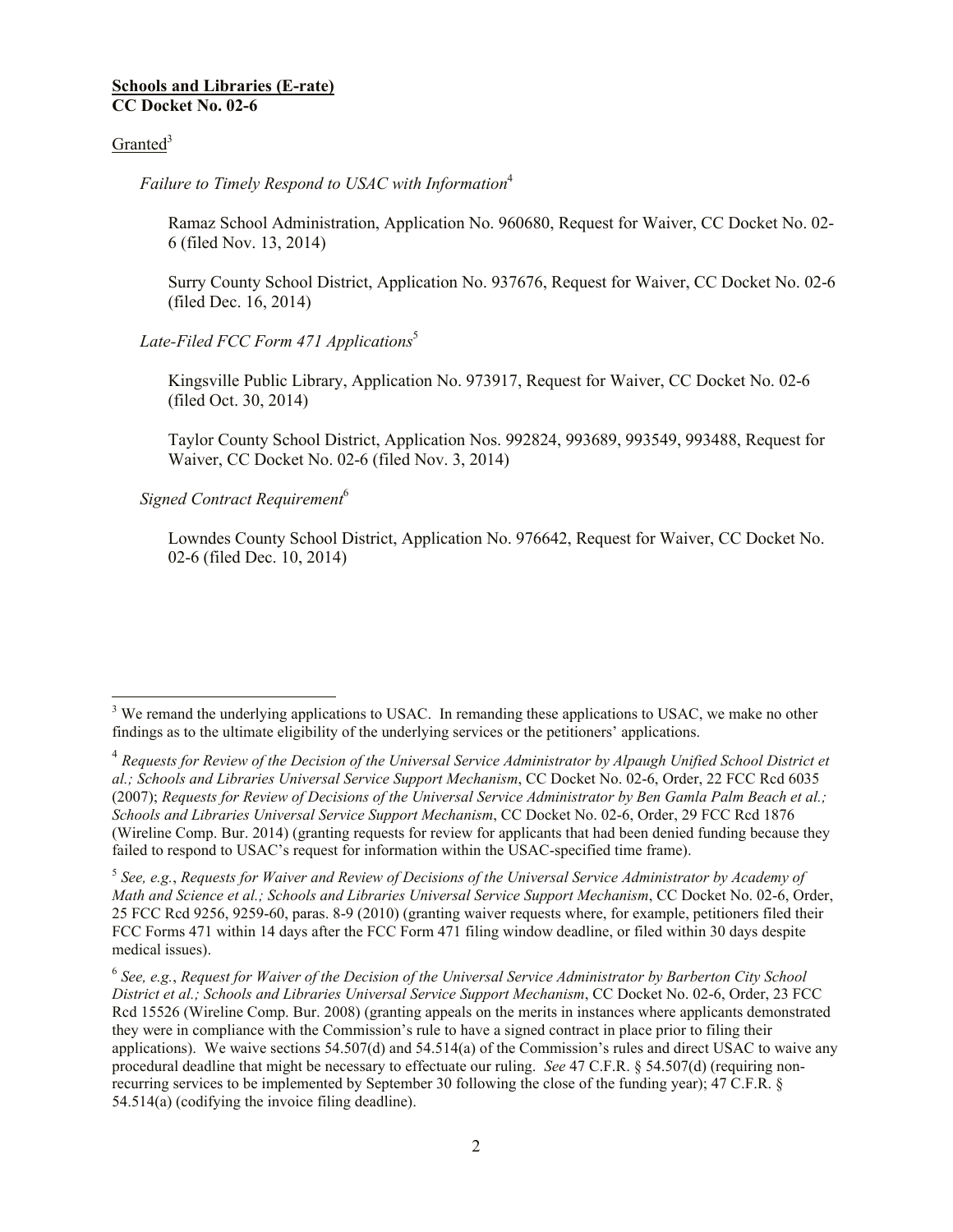*Considering Price of Eligible and Ineligible Items as Primary Factor in Vendor Selection<sup>7</sup>*

Puerto Rico Department of Education, Application No. 990161, Request for Waiver, CC Docket No. 02-6 (filed Dec. 12, 2014)

*Service Implementation Delay*<sup>8</sup>

Pinon High School, Application No. 457585, Request for Waiver, CC Docket No. 02-6 (filed Jan. 19, 2010)

*Violation of the Competitive Bidding 28-Day Rule*<sup>9</sup>

Educational Service Unit #4, Application Nos. 848002, 851835, 907581, 915960, 867389, 847086, 851850, 909931, 914947, 847971, 851890, 916696, 847690, 860356, 909943, 914952, 847162, 851899, 909968, 914964, 859135, 859159, 847940, 851855, 914593, 916050, 847230, 851857, 909960, 914968, 847145, 851862, 909989, 914976, 847967, 851868, 909279, 916089, 909285, 916104, 916528, 916640, 909743, 914779, 909807, 914875, 916692, 915819, 907645, 916021, Request for Waiver, CC Docket No. 02-6 (filed Jan. 10, 2014)

#### Denied

 $\overline{a}$ 

*Late-Filed FCC Form 471 Application – Petition for Reconsideration*<sup>10</sup>

Galena Public Library, Application No. 993588, Petition for Reconsideration, CC Docket No. 02- 6 (filed Nov. 26, 2014)

<sup>7</sup> *See Petition for Reconsideration by Spokane School District 81; Schools and Libraries Universal Service Support Mechanism*, CC Docket No. 02-6, Order on Reconsideration, 29 FCC Rcd 9695 (Wireline Comp. Bur. 2014) (granting waiver of requirement that price of E-rate supported services be the primary factor in bid evaluation where the petitioner demonstrated that the winning bid offered the lowest price on E-rate eligible services).

<sup>8</sup> *See, e.g.*, *Request for Review of a Decision of the Universal Service Administrator by Expanets of North America*; *Schools and Libraries Universal Service Support Mechanism*, CC Docket No. 02-6, Order, 25 FCC Rcd 5507 (Wireline Comp. Bur. 2010) (granting a waiver of the service implementation deadline because the service provider was, at most, only a month late in installing its services and such a short delay in service implementation does not warrant the complete rejection of funding).

<sup>9</sup> *See, e.g.*, *Application for Review of the Decision of the Universal Service Administrator by Aberdeen School District et al.*; *Schools and Libraries Universal Service Support Mechanism*, CC Docket No. 02-6, Order, 22 FCC Rcd 8757 (2007) (granting waivers of violations of the 28-day rule because the applicants only missed the deadline by one to three days, thereby allowing their requests for services to be competitively bid for a meaningful period of time).

<sup>10</sup> *See, e.g.*, *Requests for Waiver and Review of Decisions of the Universal Service Administrator by Allan Shivers Library et al.; Schools and Libraries Universal Service Support Mechanism*, CC Docket No. 02-6, Order, 29 FCC Rcd 10356 (Wireline Comp. Bur. 2014) (denying petitions for reconsideration that fail to identify any material error, omission, or reason warranting reconsideration, and rely on arguments that have been fully considered and rejected by the Bureau within the same proceeding).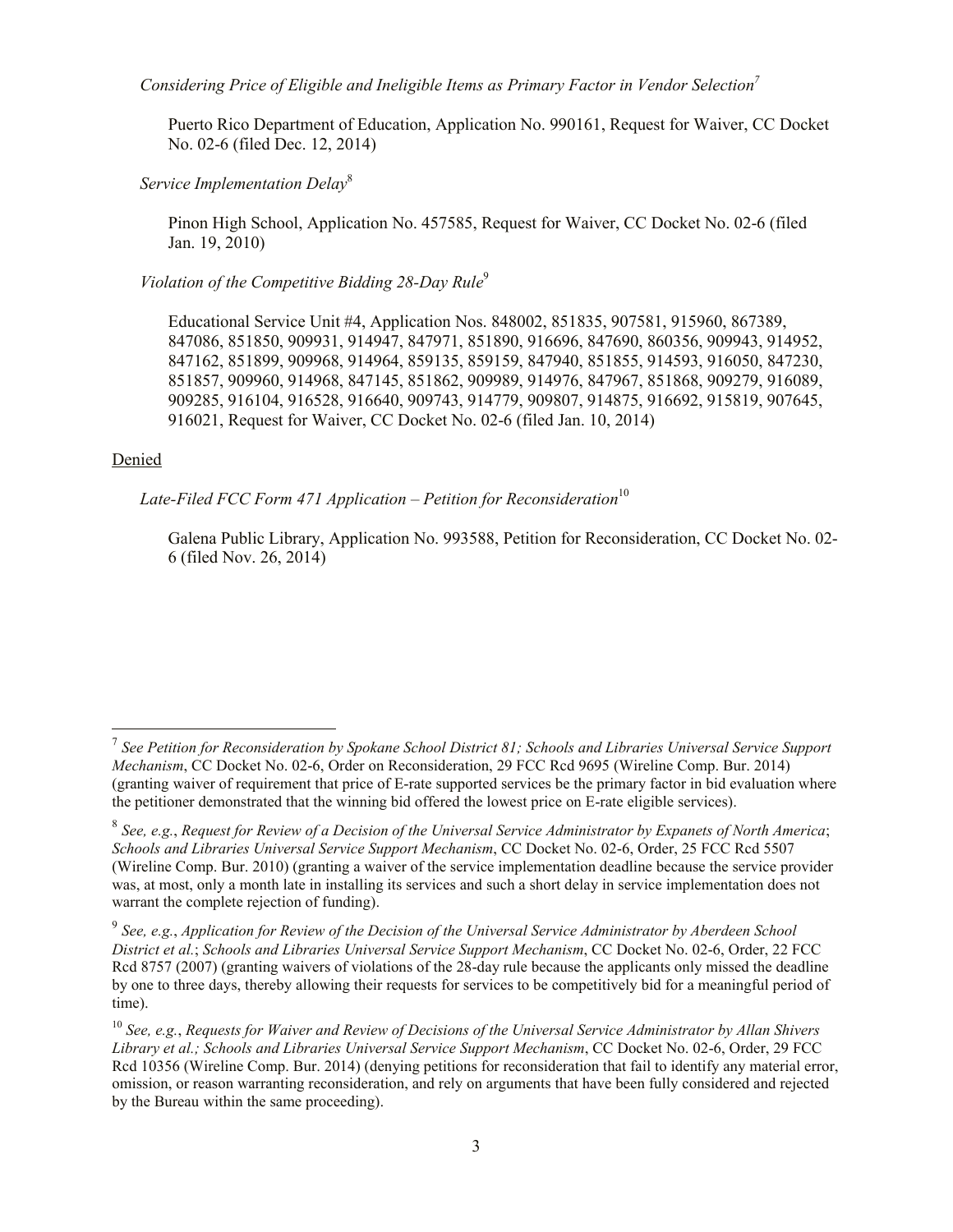*Untimely Filed Request for Review*<sup>11</sup>

 $\overline{\phantom{a}}$ 

Blessed Sacrament School, Application No. 891980, Request for Waiver, CC Docket No. 02-6 (filed Nov. 25, 2014)

Escambia County School District, Application No. 765519, Request for Review, CC Docket No. 02-6 (filed July 3, 2014)

Henry Senachwine School District Unit 5, Application No. 980665, Request for Waiver, CC Docket No. 02-6 (filed Nov. 13, 2014)

New Horizon Regional Education Centers, Application No. 993151, Request for Waiver, CC Docket No. 02-6 (filed Nov. 12, 2014)

Virden Public Library, Application No. 240211, Request for Waiver, CC Docket No. 02-6 (filed Oct. 28, 2014)

*FCC Form 470 with Inadequate Specificity and No Indication of Request for Proposal (RFP) on Services Being Sought*<sup>12</sup>

Our Lady of Charity School, Application No. 821782, Request for Review, CC Docket No. 02-6 (filed Feb. 20, 2014)

Our Lady of Tepeyac School, Application No. 821925, Request for Review, CC Docket No. 02-6 (filed Feb. 20, 2014)

Pope John Paul II Catholic School, Application No. 822024, Request for Review, CC Docket No. 02-6 (filed Feb. 20, 2014)

<sup>11</sup> *See, e.g.*, *Requests for Review of Decisions of the Universal Service Administrator by Agra Public Schools I-134 et al.; Schools and Libraries Universal Service Support Mechanism,* CC Docket No. 02-6, Order, 25 FCC Rcd 5684 (Wireline Comp. Bur. 2010); *Requests for Waiver or Review of Decisions of the Universal Service Administrator by Bound Brook School District et al.; Schools and Libraries Universal Service Support Mechanism*, CC Docket No. 02-6, Order, 29 FCC Rcd 5823 (Wireline Comp. Bur. 2014) (denying appeals on the grounds that the petitioners failed to submit their appeals either to the Commission or to USAC within 60 days, as required by the Commission's rules, and did not show special circumstances necessary for the Commission to waive the deadline).

<sup>12</sup> *See, e.g.*, *Request for Review of the Decision of the Universal Service Administrator by Ysleta Independent School District et al.; Federal-State Joint Board on Universal Service, Changes to the Board of Directors of the National Exchange Carrier Association, Inc.,* CC Docket Nos. 96-45, 97-21, Order, 18 FCC Rcd 26407, 26410, para. 7 (2003); *Requests for Review of a Decision of the Universal Service Administrator by Riverdale Unified School District and Cherokee County School District; Schools and Libraries Universal Service Support Mechanism*, CC Docket No. 02-6, Order, 26 FCC Rcd 11207 (Wireline Comp. Bur. 2011); *Request for Review of a Decision of the Universal Service Administrator by Ramirez Common School District; Schools and Libraries Universal Service Support Mechanism*, CC Docket No. 02-6, Order, 26 FCC Rcd 8430 (Wireline Comp. Bur. 2011); *Request for Review of the Decision of the Universal Service Administrator by Washington Unified School District*, *Schools and Libraries Universal Service Support Mechanism*, CC Docket No. 02-6, Order, 28 FCC Rcd 13746, 13748, paras. 3-5 (Wireline Comp. Bur. 2013) (all explaining that failure by an applicant to describe with specificity the services it is seeking to purchase on its FCC Form 470 or to indicate on the FCC Form 470 or to indicate on the FCC Form 470 that it has a RFP available providing detail about the requested services violates the E-rate program's competitive bidding rules).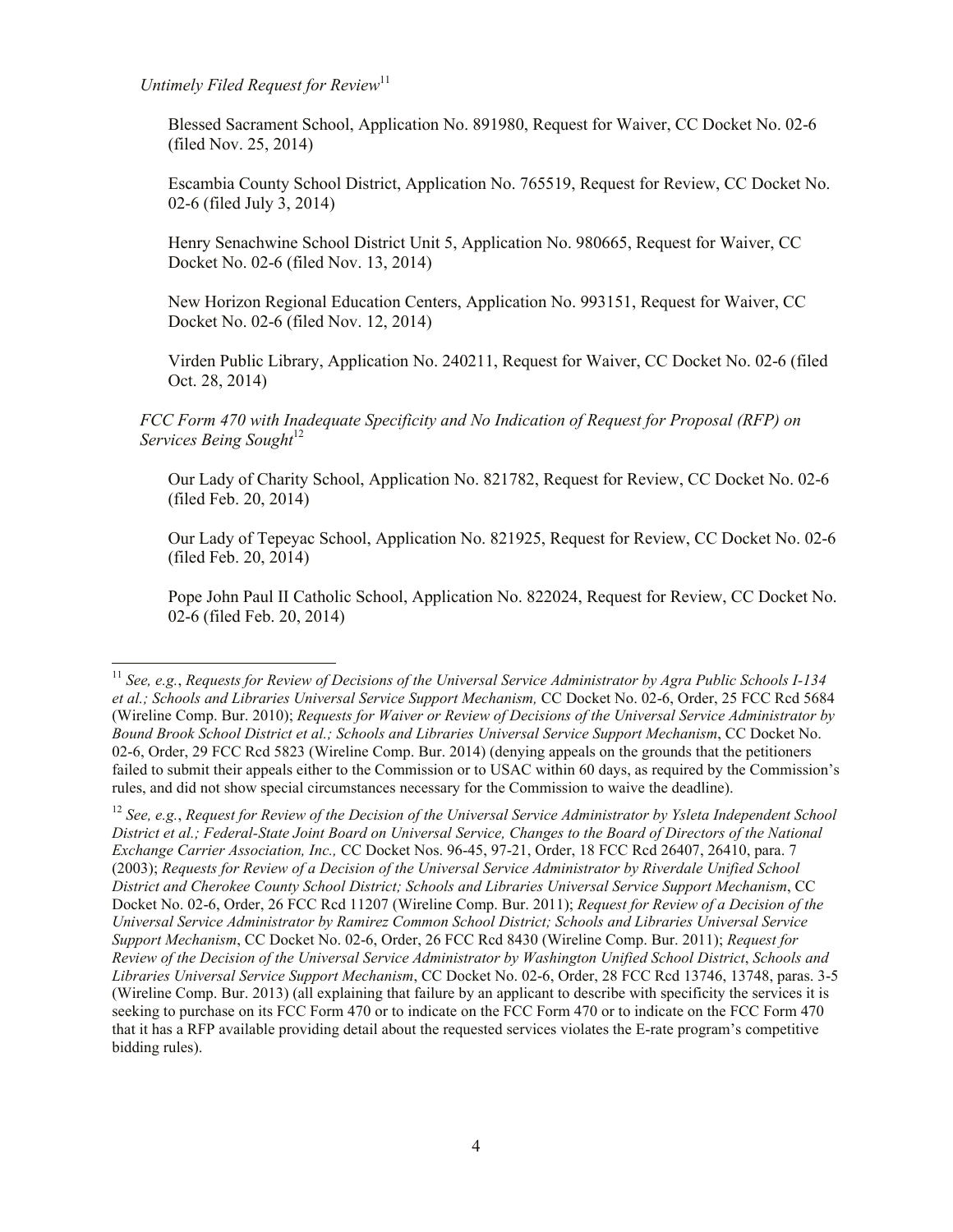St. Agnes School, Application No. 821850, Request for Review, CC Docket No. 02-6 (filed Feb. 6, 2014)

St. Philip Neri School, Application No. 821885, Request for Review, CC Docket No. 02-6 (filed Feb. 6, 2014)

St. Procopius School, Application No. 821849, Request for Review, CC Docket No. 02-6 (filed Feb. 20, 2014)

St. Turibius School, Application No. 821886, Request for Review, CC Docket No. 02-6 (filed Feb. 20, 2014)

*Relying on FCC Form 470 That Did Not Seek Bids on Types of E-rate Services Later Requested*<sup>13</sup>

Boston Public Schools, Application No. 851420, Request for Waiver, CC Docket No. 02-6 (filed Aug. 9, 2013)

Paxton Consolidated Schools, Application No. 931871, Request for Waiver, CC Docket No. 02-6 (filed Jan. 9, 2014)

South Kingstown School District, Application Nos. 984884, 982686, 982997, 984614, Request for Waiver, CC Docket No. 02-6 (filed Oct. 22, 2014)

St. Mary's School, Application No. 915912, Request for Waiver, CC Docket No. 02-6 (filed Feb. 14, 2014)

 $\overline{a}$ 

<sup>13</sup> *See, e.g.*, *Request for Review of a Decision of the Universal Service Administrator by Albert Lea Schools, et al.; Schools and Libraries Universal Service Support Mechanism*, CC Docket No. 02-6, Order, 24 FCC Rcd 4533 (Wireline Comp. Bur. 2009); *Petition for Reconsideration by Chicago Public Schools; Schools and Libraries Universal Service Support Mechanism*, CC Docket No. 02-6, Order, 29 FCC Rcd 9289 (Wireline Comp. Bur. 2014) (denying appeals of applicants that filed FCC Forms 470 that did not include the types of services for which the applicants later requested E-rate funding).